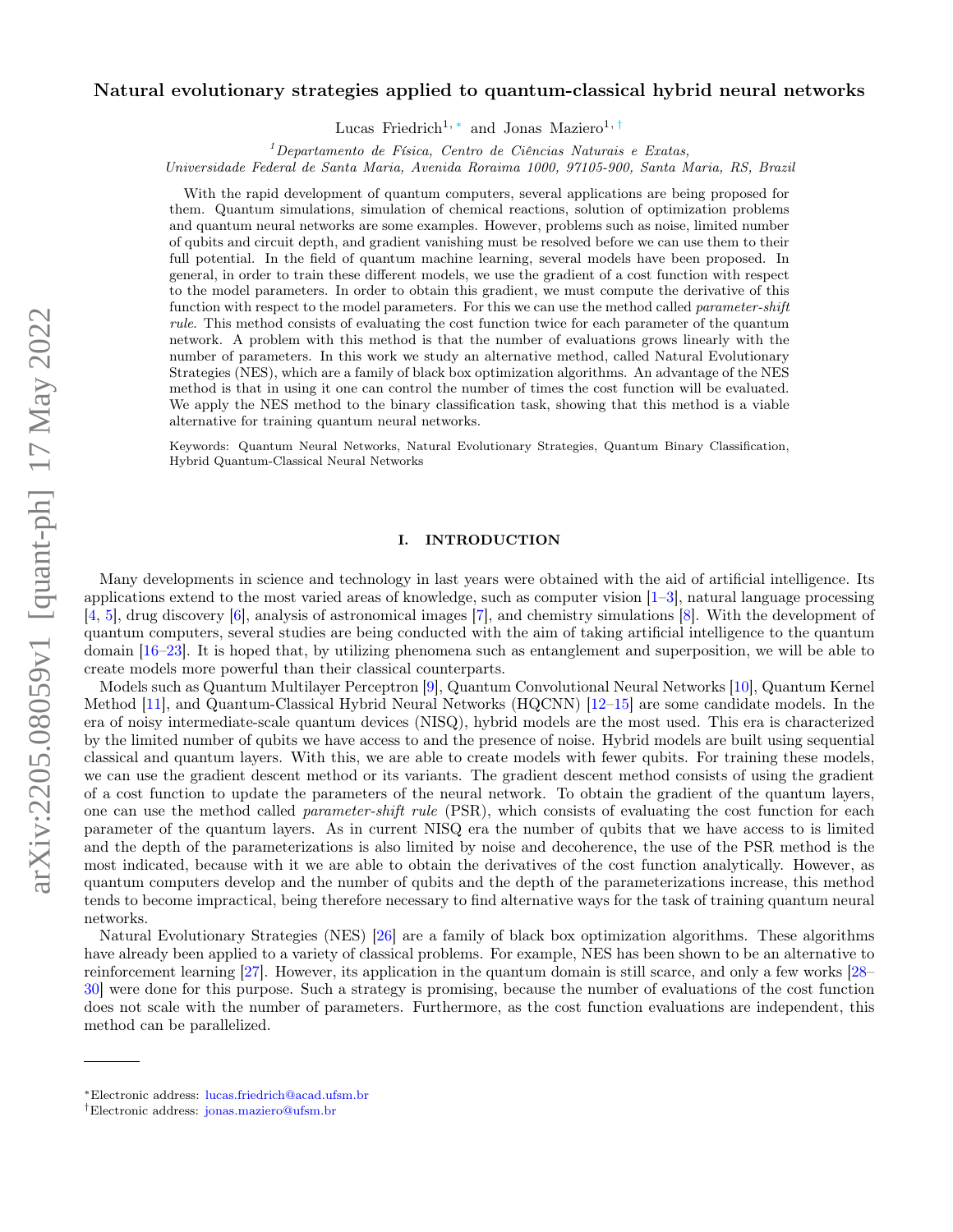#### <span id="page-1-0"></span>II. QUANTUM-CLASSICAL HYBRID NEURAL NETWORKS

[VI,](#page-8-0) we present the results we obtained. Finally, in Sec. [VII,](#page-10-0) we give our conclusions.

In recent years, classical deep neural network models, which is one of the branches of machine learning, have been responsible for a real revolution in the world. These models were applied to solve problems in the most varied areas of knowledge, such as classification, image and video analysis, fraud detection, recommendation systems and medical diagnosis. Furthermore, research on the application of deep learning to problems involving quantum mechanics and quantum computing has also been developed. These models are characterized by the use of several concatenated classical layers, that is, for a model with depth d, we have

$$
C = L_{n_{d-1} \to n_d} \circ L_{n_{d-2} \to n_{d-1}} \circ \cdots \circ L_{n_1 \to n_2} \circ L_{n_0 \to n_1},
$$
\n
$$
\tag{1}
$$

where each L represents a classical layer and the first and second indices represent, respectively, the input size and the output size. HQCNN models are also characterized by the use of several concatenated layers, that is

$$
Q = \mathcal{L}_{n_{d-1} \to n_d} \circ \mathcal{L}_{n_{d-2} \to n_{d-1}} \circ \cdots \mathcal{L}_{n_1 \to n_2} \circ \mathcal{L}_{n_0 \to n_1},
$$
\n
$$
(2)
$$

where each  $\mathcal L$  represents a classical or quantum layer. We can see that the difference between classical deep neural network models and hybrid quantum-classical models is due to the addition of quantum layers to the classical model. It is expected that by using quantum layers together with classical layers we will be able to build models with greater power and accuracy than models using only classical layers.

#### <span id="page-1-1"></span>A. Classical Layer

The structures known as layers are one of the main building blocks of all modern classical deep neural network models. Such structures map an input of dimension  $n_0$  to an output of dimension  $n_1$ . A typical example of these structures is a linear transformation followed by a nonlinear activation function, defined by

<span id="page-1-4"></span>
$$
\mathcal{L}_{n_0 \to n_1} = \phi(\mathbf{Wx} + \mathbf{b}),\tag{3}
$$

where x is an input vector with dimension  $n_0$ , W is an array with dimensions  $n_1 \times n_0$  and b is a vector with dimension  $n_1$ . The elements of W are real values that are updated throughout training. One of the key pieces of deep neural network models is the nonlinearity implemented by the  $\phi$  function. There are several functions that we can use to apply nonlinearity, such as the hyperbolic tangent, the Sigmoid or the Relu.

Furthermore, we can mention the neural network architecture with convolutional layers, which are mainly applied to problems involving computer vision, and the Long short-term memory (LSTM), which are used when dealing with problems related to time series, among many others.

## <span id="page-1-2"></span>B. Quantum Layer

## <span id="page-1-3"></span>1. Encoder

The first task when building a quantum layer is to encode the data of interest in quantum states. For this, we can use different strategies, such as the wave function encoder

$$
|\boldsymbol{x}\rangle := \frac{1}{\|\boldsymbol{x}\|_2^2} \sum_{i=1}^{2^N} x_i |i\rangle,
$$
\n(4)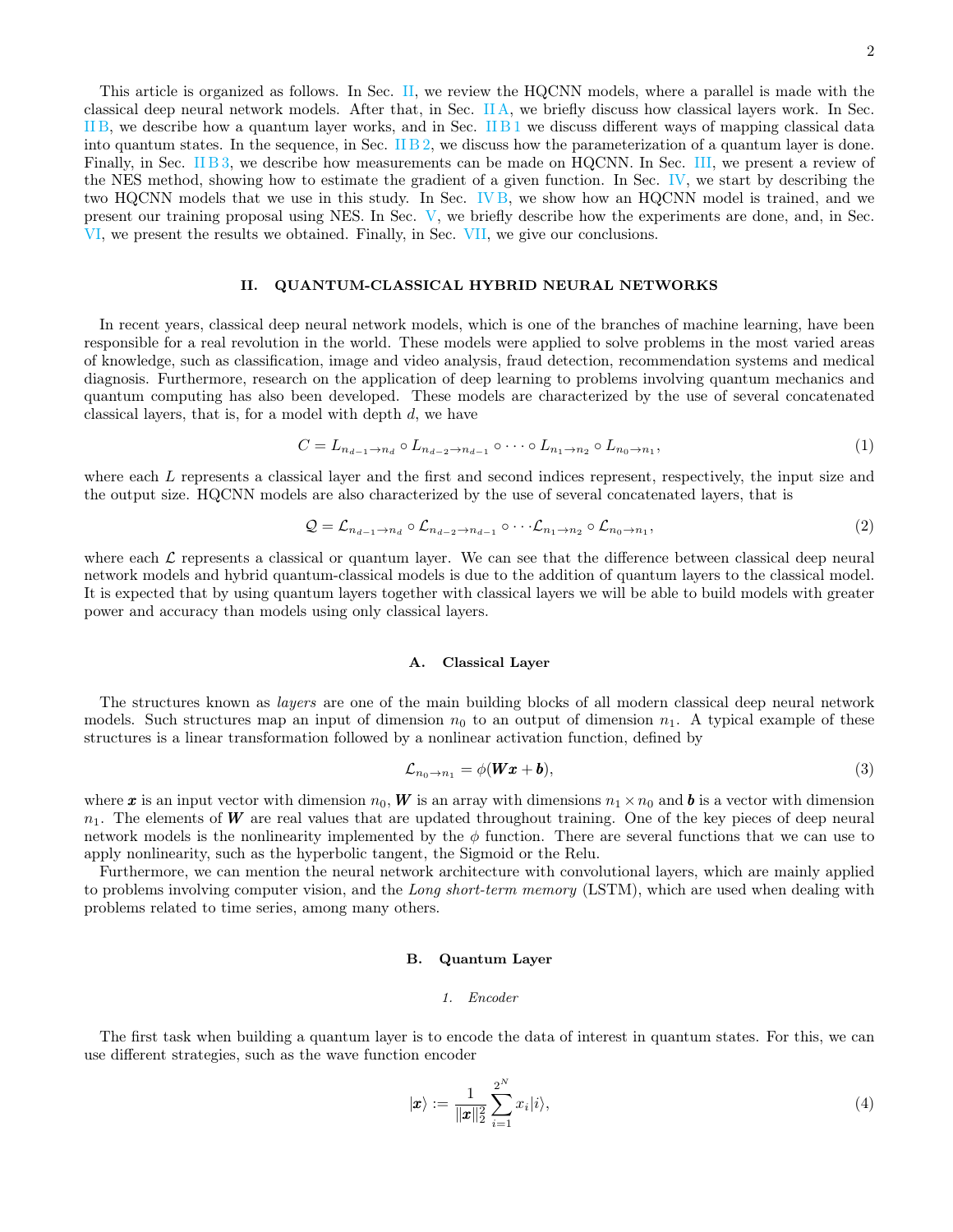the dense angle coding

$$
|\mathbf{x}\rangle = \bigotimes_{i=1}^{N/2} \cos(\pi x_{2i-1})|0\rangle + e^{2\pi i x_{2i}} \sin(\pi x_{2i-1})|1\rangle,
$$
\n(5)

or the qubit encoding

$$
|\boldsymbol{x}\rangle = \bigotimes_{i=1}^{N} \cos(x_i)|0\rangle + \sin(x_i)|1\rangle.
$$
 (6)

The performance of quantum layers is influenced by this choice [\[31,](#page-12-5) [32,](#page-12-6) [35\]](#page-12-7). For example, in Ref. [\[32\]](#page-12-6), it was shown that if we reload the data between the different layers of the parameterization, we will be able to create a model with greater classification capability.

#### <span id="page-2-0"></span>2. Parameterization

After mapping the data of interest to a quantum state, the next step is to apply a parameterization that is generally given by

<span id="page-2-2"></span>
$$
U(\boldsymbol{\theta}) = \prod_{i=1}^{L} U_i W_i, \tag{7}
$$

with

$$
U_i = \bigotimes_{j=1}^{N} R_{\sigma}^{j,i}(\theta_{j,i}),\tag{8}
$$

where  $R_{\sigma}^{i,j}(\theta_{j,i}) = e^{-i\theta_{j,i}\sigma/2}$  with  $\sigma \in (\sigma_x, \sigma_y, \sigma_z)$  is one of the Pauli matrices and  $W_i$  are unparameterized gates.

There are several ways to build the parameterization, and different parameterizations have different expressiveness. Expressiveness is defined as the ability of a given parameterization to explore the Hilbert space. However, the relationship between this choice and the performance of the model is not direct. The parameterization most frequently used in the literature is the one defined in Eq. [\(7\)](#page-2-2).

### <span id="page-2-1"></span>3. Measurements

After mapping the data of interest to a quantum state and applying the parameterization  $U(\theta)$ , Eq. [\(7\)](#page-2-2), the next step is to perform the measurements. The measurements can be done globally, where all qubits are measured, or locally, where only a few qubits are measured individually or in pairs. As a result of these measurements, we can estimate the mean value

<span id="page-2-3"></span>
$$
f_i = Tr[H_i \rho_x^{out}], \tag{9}
$$

where  $H_i$  is a Hermitian operator and  $\rho_x^{out}$  is the density matrix at the end of the quantum circuit. That is, given an input  $|\mathbf{x}\rangle$  and a parameterization  $U(\theta)$ , Eq. [\(7\)](#page-2-2), we have that  $\rho_x^{out} = U(\theta)|\mathbf{x}\rangle\langle\mathbf{x}|U(\theta)^{\dagger}$ .

A particular case is

$$
H_i = |i\rangle\langle i|.\tag{10}
$$

In this case, the outputs will be the respective probabilities of our circuit being in a state of the computational basis. This is a definition of what we can call a global measurement, where all qubits contribute to the value of  $f_i$ .

Another case is when we define  $H_i$  as

<span id="page-2-4"></span>
$$
H_i = \mathbb{I}_{\bar{i}} \otimes |0\rangle\langle 0|_i. \tag{11}
$$

Here the index  $\bar{i}$  indicates that the identity operator will be applied to all qubits with exception to the qubit with index i. The index i indicates that  $|0\rangle\langle 0|$  will be applied only to the qubit of index i. This is a definition for what we call local measurements, where only the qubit with index  $i$  contributes to the value of  $f_i$ . In this specific case, where  $|0\rangle\langle 0|$  is used, we will get the probability for the qubit i to be in the state  $|0\rangle$ .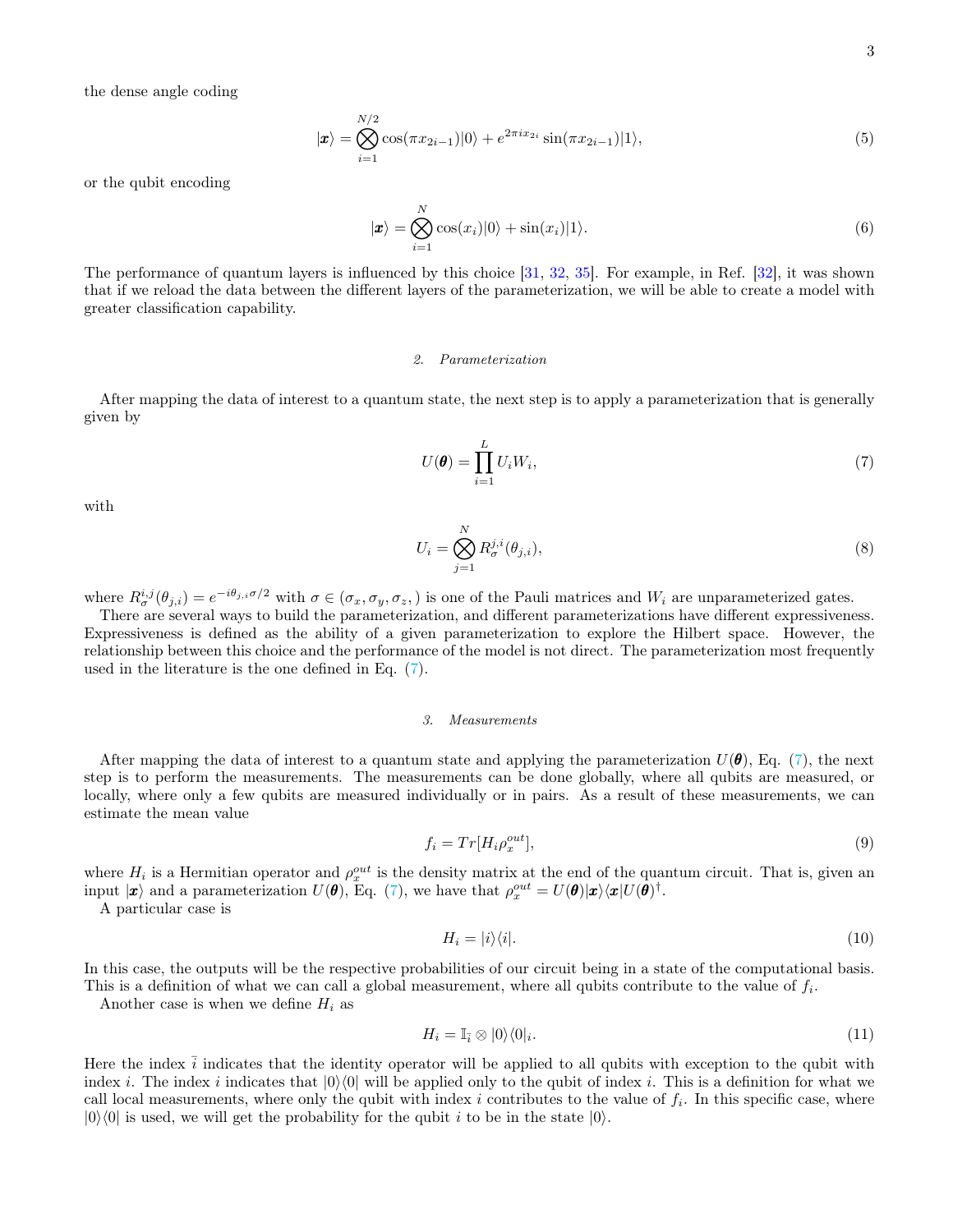## <span id="page-3-0"></span>III. NATURAL EVOLUTIONARY STRATEGIES

Given a function  $f(z)$ , with  $z \in \mathbb{R}^d$ , in the natural evolutionary strategy we reparameterize this function as follows:

<span id="page-3-1"></span>
$$
J(\theta) = \mathbb{E}_{\theta}[f(\boldsymbol{z})] = \int f(\boldsymbol{z})\pi(\boldsymbol{z}|\theta)d\boldsymbol{z}.
$$
 (12)

By deriving Eq.  $(12)$  with respect to  $\theta$ , we get

$$
\nabla_{\theta}J(\theta) = \nabla_{\theta} \int f(z)\pi(z|\theta)dz
$$
  
\n
$$
= \int f(z)\nabla_{\theta}\pi(z|\theta)dz
$$
  
\n
$$
= \int f(z)\nabla_{\theta}\pi(z|\theta)\frac{\pi(z|\theta)}{\pi(z|\theta)}dz
$$
  
\n
$$
= \int [f(z)\nabla_{\theta}\log\pi(z|\theta)]\pi(z|\theta)dz
$$
  
\n
$$
= \mathbb{E}_{\theta}[f(z)\nabla_{\theta}\log\pi(z|\theta)].
$$
\n(13)

Thus, we can estimate the gradient using

<span id="page-3-4"></span>
$$
\nabla_{\theta} J(\theta) \approx \frac{1}{\lambda} \sum_{k=1}^{\lambda} f(\boldsymbol{z}_k) \nabla_{\theta} \log \pi(\boldsymbol{z}_k | \theta).
$$
 (14)

For the case of a Gaussian distribution

$$
\pi(\mathbf{z}|\theta) = \frac{1}{(2\pi)^d \det \mathbf{\Sigma}} \exp\left(-\frac{1}{2}(\mathbf{z} - \boldsymbol{\mu})^T \mathbf{\Sigma}^{-1}(\mathbf{z} - \boldsymbol{\mu})\right),\tag{15}
$$

with parameters  $\theta := {\mu, \Sigma}$ . We have that  $\nabla_{\theta} \log \pi(z|\theta)$  will be given by

<span id="page-3-2"></span>
$$
\nabla_{\mu} \log \pi(z|\theta) = \Sigma^{-1}(z - \mu)
$$
\n(16)

and

<span id="page-3-3"></span>
$$
\nabla_{\Sigma} \log \pi(\mathbf{z}|\theta) = \frac{1}{2} \Sigma^{-1} (\mathbf{z} - \boldsymbol{\mu}) (\mathbf{z} - \boldsymbol{\mu})^T \Sigma^{-1} - \frac{1}{2} \Sigma^{-1}.
$$
 (17)

The main NES methods use both Eq.  $(16)$  and Eq.  $(17)$  to obtain an estimate of Eq.  $(14)$ . However, as in this study we will consider the Gaussian distribution given by  $\mathcal{N}(\theta, \sigma^2 I)$ , i.e.,  $\mu = \theta$  and  $\Sigma = \sigma^2 I$ , we will use only the Eq. [\(16\)](#page-3-2), once  $\Sigma = const.$  Thus, from Eqs. [\(14\)](#page-3-4) and (16), we get

<span id="page-3-5"></span>
$$
\nabla_{\theta} J(\theta) \approx \frac{1}{\lambda \sigma^2} \sum_{k=1}^{\lambda} (\mathbf{z}_k - \theta) \cdot f(\mathbf{z}_k), \qquad (18)
$$

with  $z_k \sim \mathcal{N}(\theta, \sigma^2 I)$ . The algorithm that implements Eq. [\(18\)](#page-3-5).

<span id="page-3-6"></span>**Input:**  $f(z)$ ,  $\theta$ ,  $\sigma$ Output:  $\nabla_{\theta}J(\theta)$ for  $k = 1...\lambda$  do  $\left| \begin{array}{c} z_k \sim \mathcal{N}(\theta, \sigma^2 I) \ f(z_k) \ ; \\ \nabla_\theta J(\theta) = (z_k - \theta) \ ; \end{array} \right.$ /\* Evaluates function  $f$  in  $z_k$  \*/  $/*$  Calculates the derivative  $*/$ end  $\nabla_{\theta} J(\theta) \leftarrow \frac{1}{\lambda \sigma^2} \sum_{k=1}^{\lambda} (z_k - \theta) \cdot f(z_k);$  /\* Estimates the gradient \*/

Algorithm 1: Gradient estimation using Eq.  $(18)$ .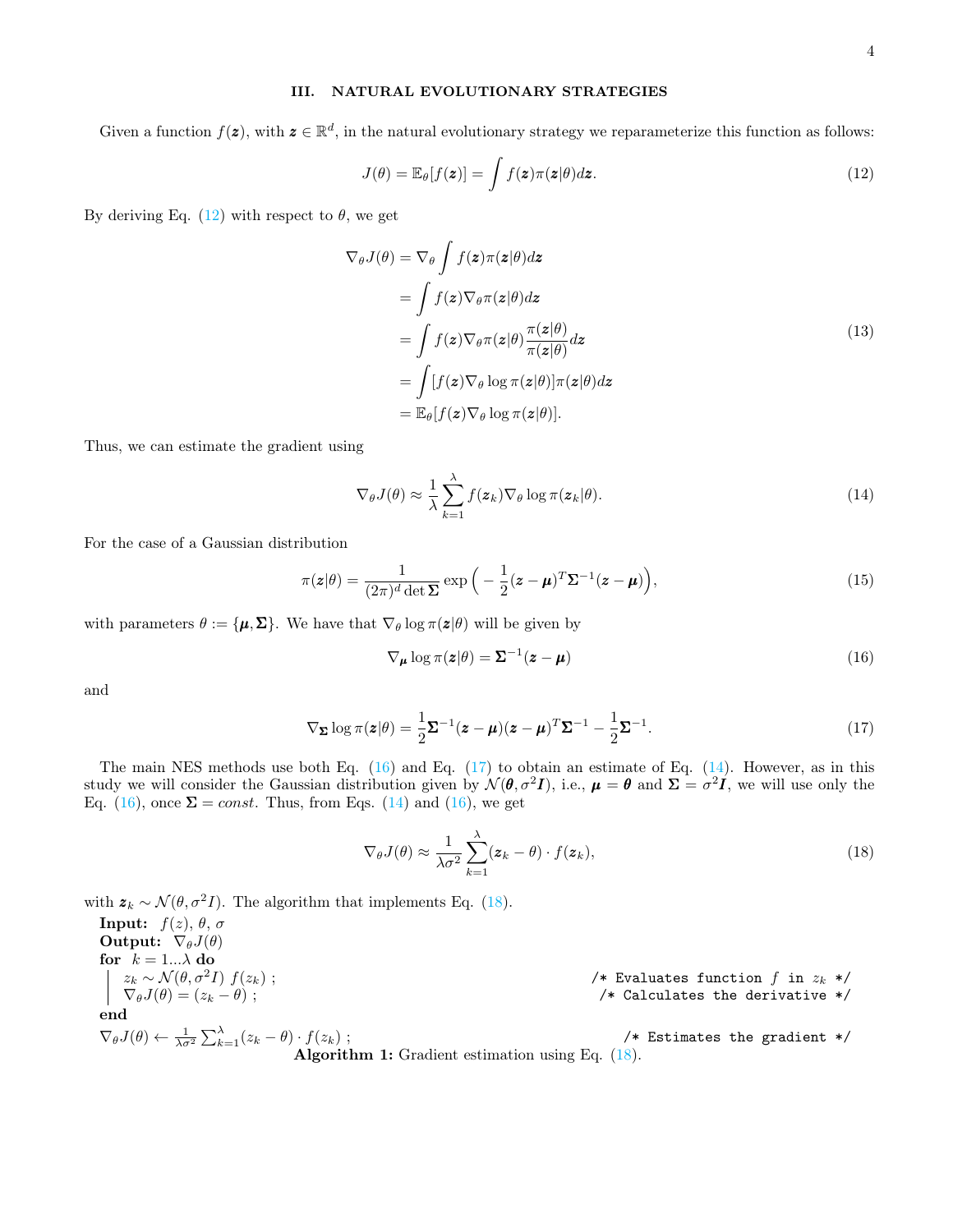## <span id="page-4-0"></span>IV. METHOD

#### A. Models

For this study, we will use two HQCNN models. The first model will be built using two quantum layers. The second model will be built using two classical layers and a quantum layer. In this work, we define the cost function as

<span id="page-4-4"></span>
$$
L(\Delta) := \frac{1}{N} \sum_{j}^{N} (y_i^j - \bar{y}_i^j)^2,
$$
\n(19)

where  $y_i$  is the vector obtained at the end of the network given the input  $x_i$  and  $\bar{y}_i$  is the respective desired output. Here  $\Delta := \{W, \theta\}$  is defined as the set of network parameters.

#### 1. Model 1

The first layer will be built using five qubits, as illustrated in Fig. [1.](#page-4-1) Data will be mapped using real amplitudes as illustrated in Fig. [2.](#page-4-2) This is a parameterization used for machine learning and quantum chemistry problems. The parameterization will be given by  $U(\theta)$ , Eq. [\(7\)](#page-2-2). In Fig. [3](#page-4-3) shows how the parameterization is done for each  $U_i$ . For measurements we will use Eq.  $(9)$  with the Hermitian operator defined in Eq.  $(11)$  for the last three qubits.

For the second layer, three qubits are used. The function that will map our data into a quantum state is represented in Fig. [4.](#page-5-0) The parameterization used will also be given by  $U(\theta)$ , Eq. [7.](#page-2-2) For the measurements we use Eq. [\(9\)](#page-2-3) with  $H_i$  defined in Eq. [\(11\)](#page-2-4). In this case the last two qubits will be used.

$$
\begin{bmatrix} |0\rangle \\ |0\rangle \\ |0\rangle \\ |0\rangle \end{bmatrix} \text{INPUT}_1 \begin{bmatrix} 1 & 0 & 0 \\ & U_1 & 0 & 0 \\ & & U_2 & 0 \\ & & & U_3 & 0 \\ & & & & |0\rangle \end{bmatrix} \text{U}_4 \begin{bmatrix} |0\rangle \\ |0\rangle \\ |0\rangle \\ |0\rangle \end{bmatrix} \text{INPUT}_2 \begin{bmatrix} |0\rangle \\ |0\rangle \\ |0\rangle \\ |0\rangle \end{bmatrix} \text{U}_1 \begin{bmatrix} 1 & 0 & 0 \\ & U_2 & 0 & 0 \\ & & & |0\rangle \\ & & & & |0\rangle \end{bmatrix} \text{U}_2 \begin{bmatrix} 1 & 0 & 0 & 0 \\ & & & & |0\rangle \\ & & & & |0\rangle \\ & & & & |0\rangle \end{bmatrix}
$$

<span id="page-4-1"></span>Figure 1: Model 1: Quantum-Classical Hybrid Neural Network.



Figure 2:  $INPUT_1$  for the case of three qubits.

<span id="page-4-2"></span>

<span id="page-4-3"></span>Figure 3: Parameterization of unitary operators  $U_i$ . See Figure [1.](#page-4-1)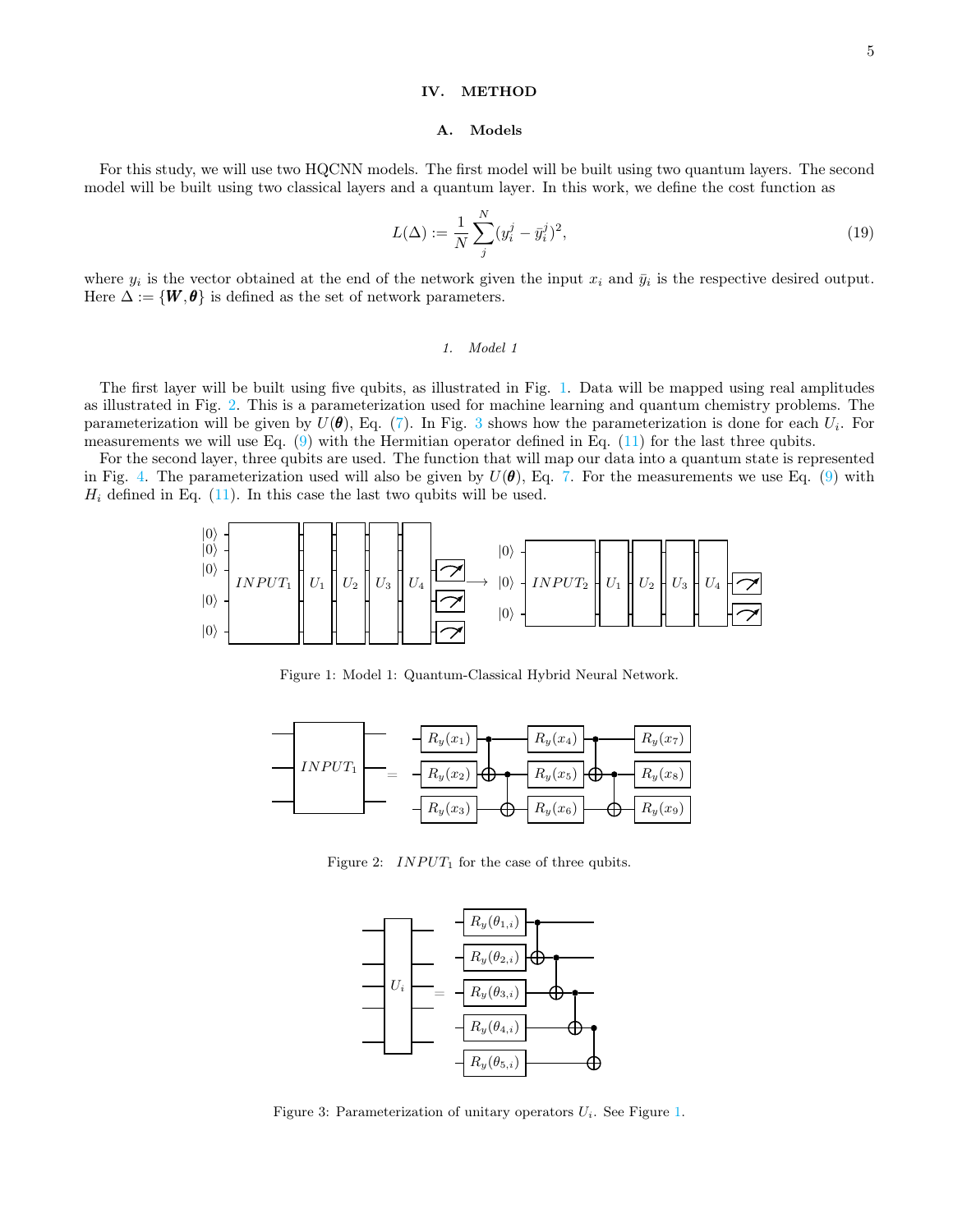

<span id="page-5-0"></span>Figure 4:  $INPUT_2$  for the case of three qubits.

#### 2. Model 2

The second model will be built using three layers. The first being a classical layer, the second is a quantum layer and the third is a second classical layer. In Eq. [\(3\)](#page-1-4) we defined the classic layer that we will use. This consists of an operation that takes an input  $x$  of size n into an output  $y$  of size m, as illustrated in Fig. [5.](#page-5-1) In this study, as we will work with data from the *dataset* MNIST, which consists of images of dimension  $28 \times 28$ , the input of the first layer have size  $n = 784$ . The output data is encoded in the quantum layer using the parameterization model presented in Fig. [4,](#page-5-0) that is, for each qubit a value is encoded. Then the output of the first layer is equal in size to the number of qubits used in the quantum layer. For nonlinearity, the hyperbolic tangent function will be used.

The second layer, which is a quantum layer, is represented in Fig. [6.](#page-6-1) In this layer we use four qubits. Its parameterization will be given by  $U(\theta)$ , Eq. [\(7\)](#page-2-2), with each  $U_i$  represented in Fig. [3.](#page-4-3) For measurements, we use Eq.  $(9)$  with the Hermitian operator defined in Eq.  $(11)$ , with all qubits measured individually. The output of this quantum layer is used as input to a third layer, which is a classical layer, just like the first layer, with the difference being its size. The input of this third layer have dimension equal to the number of qubits used in the quantum layer and output  $m = 2$ .



<span id="page-5-1"></span>Figure 5: Linear Layer.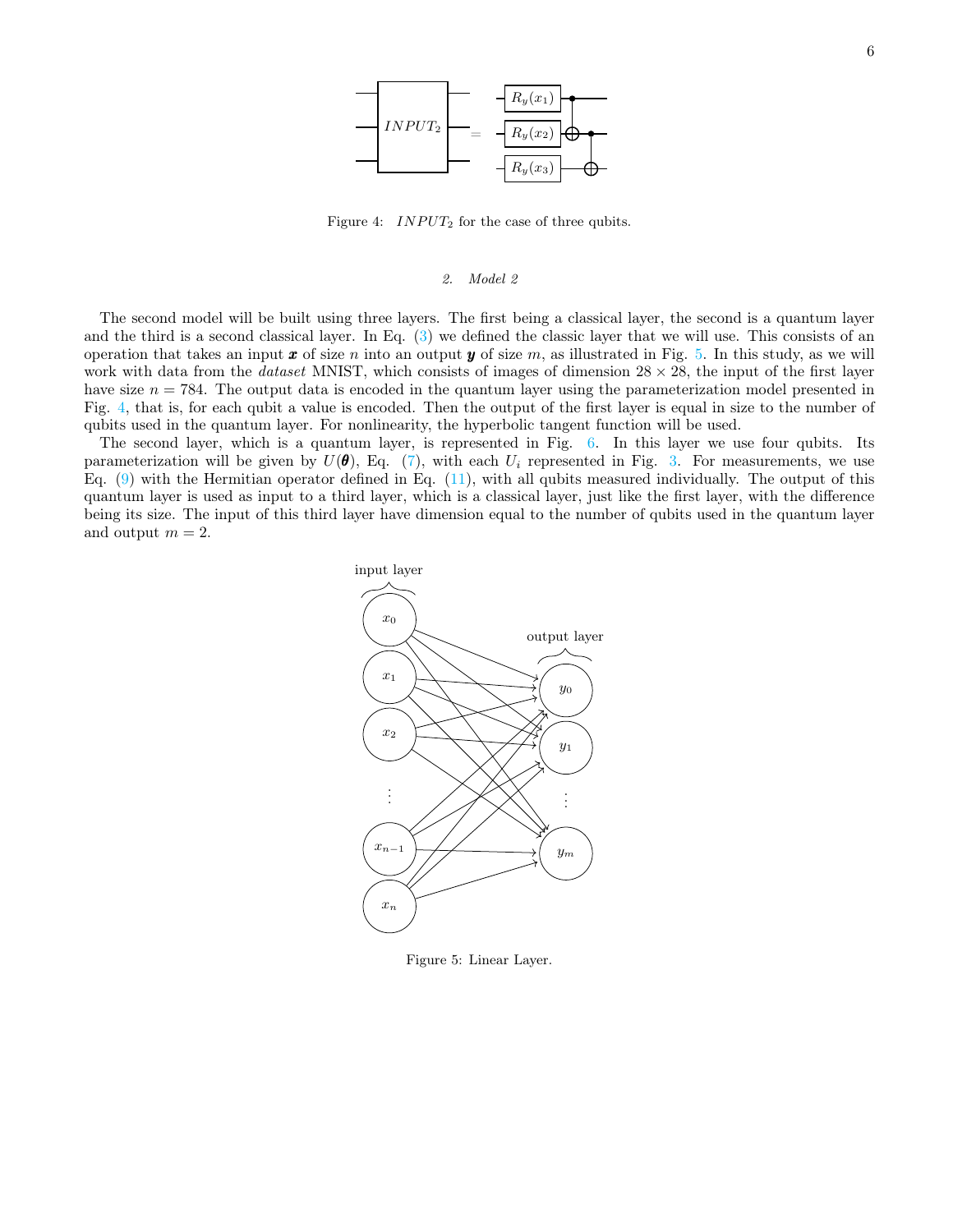

<span id="page-6-1"></span>Figure 6: Quantum Layer.

## <span id="page-6-0"></span>B. Training

Given  $\mathcal{D} := \{x_i, \bar{y}_i\}_{i=1}^n$ , a dataset, and defined the HQCNN model that shall be used, the training consists of an iterative method where, given an input  $x_i$  to the model, it returns an output  $y_i$ . Comparing this output to the desired output  $\bar{y}_i$ , we can compute the performance of our model using the cost function of Eq. [\(19\)](#page-4-4). This process is performed iteratively for all data in the set  $D$ , several times, or, as it is commonly called, for several epochs. During this process, we aim to minimize the cost function, that is,

$$
\Delta_{opt} = argmin_{\Delta} L(\Delta),\tag{20}
$$

where  $\Delta_{opt}$  is the set of optimal parameters. To obtain  $\Delta_{opt}$ , at each iteration the  $\Delta$  parameters are updated generally using the gradient descent method or its variants. This method updates the parameters using the gradient of the cost function of Eq. [\(19\)](#page-4-4). For this, we must use the chain rule. For example, let us consider the first model. Given an input  $x_i = (x_i^1, x_i^2, ..., x_i^n)$  and its respective desired output  $\bar{y}_i = (\bar{y}_i^1, \bar{y}_i^2, ..., \bar{y}_i^N)$ , the cost function is given by

$$
L(\boldsymbol{\theta}_1, \boldsymbol{\theta}_2) = \frac{1}{N} \sum_{j=1}^N (\mathcal{L}_2(\mathcal{L}_1(x_i, \boldsymbol{\theta}_1), \boldsymbol{\theta}_2)^j - \bar{y}_i^j)^2,
$$
\n(21)

where  $\mathcal{L}_1$  is the first layer with input  $x_i$  and parameters  $\theta_1$  and  $\mathcal{L}_2$  is the second layer with input given by the output of the first layer and with parameters  $\theta_2$ . Thus, the gradient of Eq. [\(19\)](#page-4-4) in relation to the parameters  $\theta_1$  and  $\theta_2$  will be

$$
\nabla_{\boldsymbol{\theta}_2} L(\boldsymbol{\theta}_1, \boldsymbol{\theta}_2) = \frac{2}{N} \sum_{j}^{N} (\mathcal{L}_2(\mathcal{L}_1(x_i, \boldsymbol{\theta}_1), \boldsymbol{\theta}_2)^j - \bar{y}_i^j) \nabla_{\boldsymbol{\theta}_2} \mathcal{L}_2(\mathcal{L}_1(x_i, \boldsymbol{\theta}_1), \boldsymbol{\theta}_2)^j,
$$
(22)

$$
\nabla_{\boldsymbol{\theta}_1} L(\boldsymbol{\theta}_1, \boldsymbol{\theta}_2) = \frac{2}{N} \sum_{j}^{N} (\mathcal{L}_2(\mathcal{L}_1(x_i, \boldsymbol{\theta}_1), \boldsymbol{\theta}_2)^j - \bar{y}_i^j) \nabla_{\mathcal{L}_1} \mathcal{L}_2(\mathcal{L}_1(x_i, \boldsymbol{\theta}_1), \boldsymbol{\theta}_2)^j \nabla_{\boldsymbol{\theta}_1} \mathcal{L}_1(x_i, \boldsymbol{\theta}_1),
$$
\n(23)

where in Eq. [\(23\)](#page-6-2) the term  $\nabla_{\mathcal{L}_1}$  indicates that we must obtain the derivatives with respect to the input of the second layer. Using gradient descent as an example, from Eqs. [\(22\)](#page-6-3) and [\(23\)](#page-6-2) we have that the new parameters will be

<span id="page-6-3"></span><span id="page-6-2"></span>
$$
\boldsymbol{\theta}_1^{t+1} = \boldsymbol{\theta}_1^t - \eta \nabla_{\boldsymbol{\theta}_1} L(\boldsymbol{\theta}_1, \boldsymbol{\theta}_2)
$$
\n(24)

and

$$
\boldsymbol{\theta}_2^{t+1} = \boldsymbol{\theta}_2^t - \eta \nabla_{\boldsymbol{\theta}_2} L(\boldsymbol{\theta}_1, \boldsymbol{\theta}_2)
$$
\n(25)

where t represents the epoch and  $\eta$  the learning rate.

Consider the term  $\nabla_{\theta_1} \mathcal{L}_1(x_i, \theta_1)$  in Eq. [\(23\)](#page-6-2). If we consider that this is a black box function, we can define  $J(\theta_1) := \mathcal{L}_1(x_i, \theta_1)$ . Here we can see that, up to an index, we can rewrite our quantum layer using Eq. [\(12\)](#page-3-1). So, we can use Eq.  $(18)$  to estimate the gradient.

In Eq.  $(23)$ , we see that we must also obtain the gradient with respect to the input data of the second layer. Again, we can consider the quantum layer to be a black box function with parameters given by  $(\mathcal{L}_1(x_i,\theta_1),\theta_2)$ . Therefore, we can again use Eq. [\(12\)](#page-3-1) to describe this layer. Then the gradient can be estimated using Eq. [\(18\)](#page-3-5).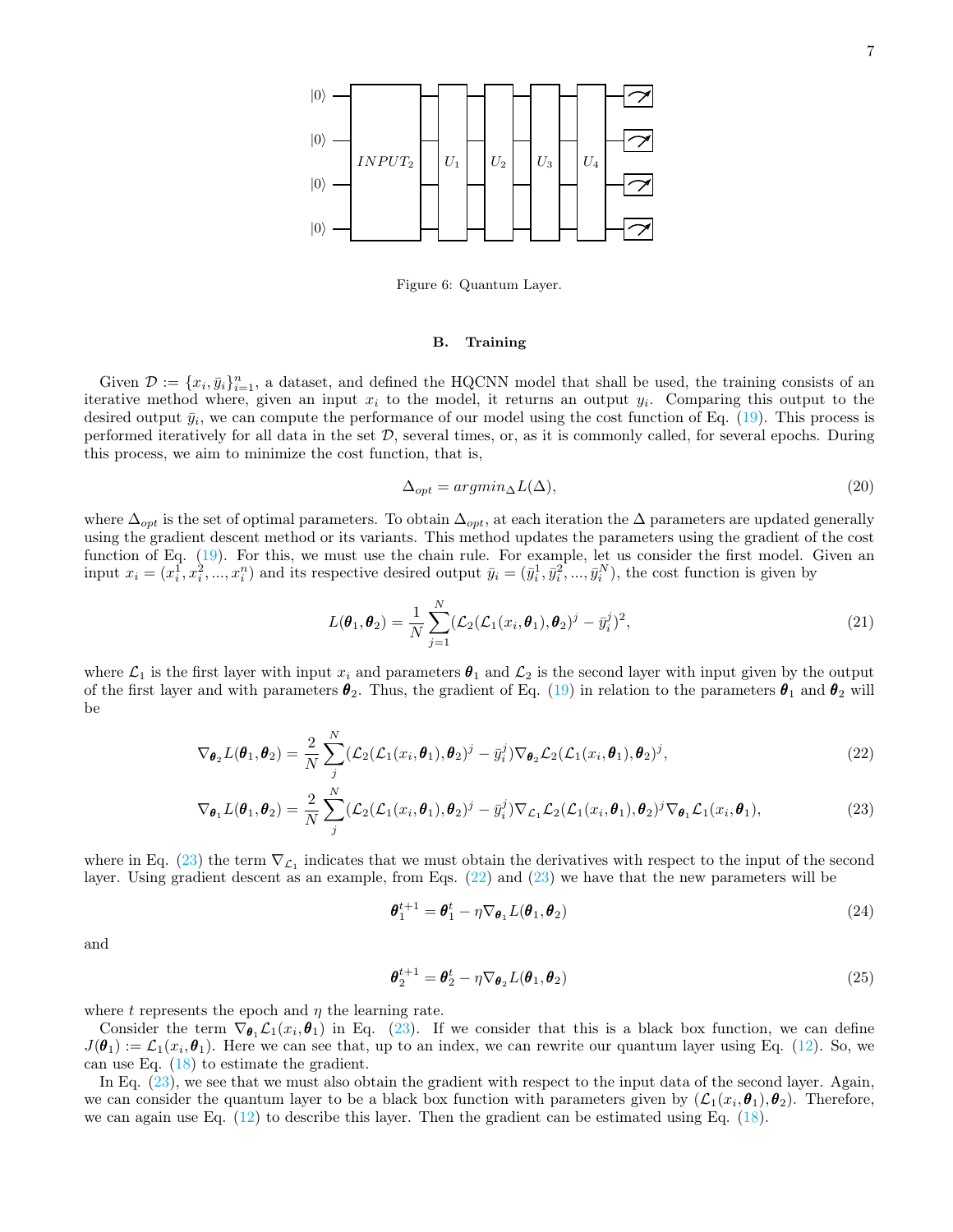## C. Barren Plateaus

The optimization of quantum circuits is done, in general, using the gradient in relation to its parameters. A current problem is the phenomenon known as gradient vanishing, or barren plateaus. Given a function

$$
C = Tr[OU(\boldsymbol{\theta})|\mathbf{x}\rangle\langle\mathbf{x}|U(\boldsymbol{\theta})^{\dagger}], \qquad (26)
$$

if  $U(\theta)$  is a 2-*design*, then we have that

$$
\langle \partial_k C \rangle = 0 \text{ and } Var[\langle \partial_k C \rangle] \approx 2^{-n}, \tag{27}
$$

where  $n$  is the number of qubits. From the Chebyshev inequality,

$$
Pr(|\partial_k C| \ge \delta) \le \frac{Var[\langle \partial_k C \rangle]}{\delta^2},\tag{28}
$$

we have that the probability that  $\partial_k C$  deviates from its mean,  $\langle \partial_k C \rangle = 0$ , by a value  $\delta$  will tend to zero as the number of qubits increase.

Furthermore, results from the literature show that other factors also influence this phenomenon such as the choice of cost function [\[36\]](#page-12-8), expressiveness of parameterization [\[37\]](#page-12-9), noise [\[38\]](#page-12-10) and entanglement [\[39,](#page-12-11) [40\]](#page-12-12). It is also shown that gradient vanishing is present in gradient free optimization methods [\[41\]](#page-12-13). In Fig. [7,](#page-7-1) we showed experimentally that this phenomenon is also observed when using the NES method. To obtain these results, we use the cost function

$$
C = \frac{1}{n} \sum_{i=1}^{n} Tr[H_i U(\boldsymbol{\theta}) \rho U(\boldsymbol{\theta})^{\dagger}],
$$
\n(29)

with  $U(\theta)$  defined in Eq. [\(7\)](#page-2-2) and  $H_i$  is defined in Eq. [\(11\)](#page-2-4). To encode the input data, we will use the parameterization shown in Fig. [4.](#page-5-0)



<span id="page-7-1"></span>Figure 7: In this figure, n is the number of qubits used. For the input data,  $\mathbf{x} = (\pi/4, \pi/4, \pi/4, \dots, \pi/4)$  was used. We can see that as the number of qubits increases, the variance tends to decrease. Furthermore, we can also see that the variance decreases as the number of layers of the parameterization increases. Thus, we see that the phenomenon of gradient disappearance is also present in the NES method.

## <span id="page-7-0"></span>V. EXPERIMENTS/SIMULATIONS

For this work, we will use Qiskit [\[42\]](#page-12-14) and Pytorch [\[43\]](#page-12-15) to build our models, with the Qiskit package integrated into Pytorch. With this, some steps such as the application of the chain rule to obtain the derivatives in Eqs. [\(22\)](#page-6-3) and [\(23\)](#page-6-2) and parameter optimization are done automatically by Pytorch. For training, 2000 training images are used,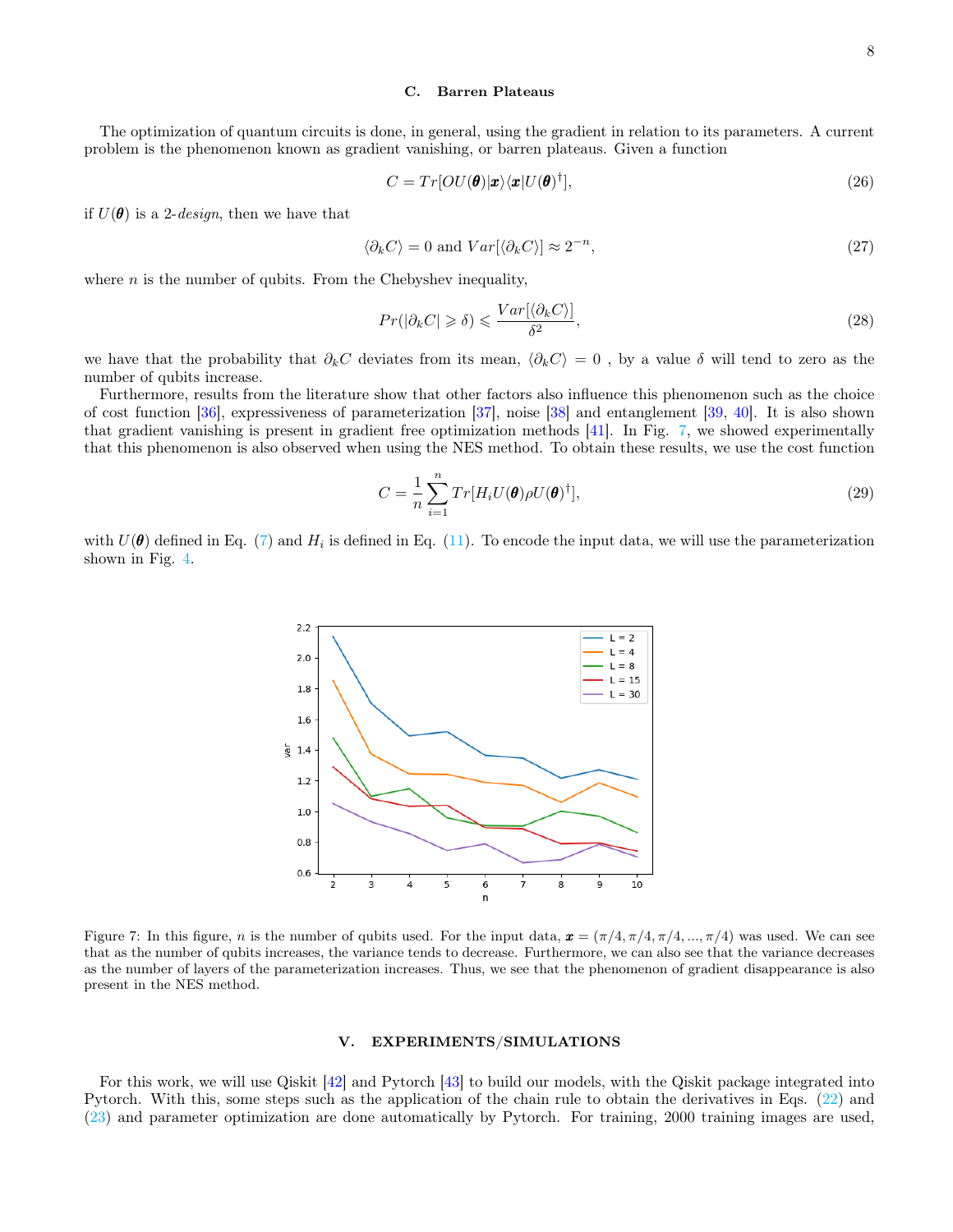half referring to zero digit images and half to the one digit images. For validation, 200 images are used, again half of each type. We also vary the value of the learning rate to see how the cost function behaves. Also, we perform the same experiment N times for obtaining the statistics. So, we can see how the NES method behaves for different initializations. Also, for this study we used  $\sigma = \frac{\pi}{24}$  for all cases. For the first experiments, we used

$$
\lambda = 4 + 3\log(p),\tag{30}
$$

where  $p$  is the number of parameters of the respective quantum layer. For the layers where we should get the gradient for the input data, we use the highest value of  $\lambda$ . That is, given the value of  $\lambda$  for the layer's input data and parameters, we will use the largest of them.

As this is a method where we can control the number of times the function is evaluated, we will study how HQCNN models behave for different values of  $\lambda$ . Again, we run the same experiment N times so we can see how the NES method behaves for different initializations.

## <span id="page-8-0"></span>VI. RESULTS

For the first experiment, two quantum circuits were used, Model 1 in Fig. [1.](#page-4-1) For this experiment and the following ones, the MNIST data set was used, and only part of the data was used. Once the model that will be used is created, it was defined that for the optimization we will use the Adam optimizer with a learning rate,  $\eta$ , variable. We start using  $\eta = 0.01$ . Up to 100 epochs were used for training. For each value of the learning rate, the same experiment was repeated four times. For each new training, the parameters were randomly initialized. With this we can see how the NES method behaves for each initialization.

In Fig. [8,](#page-8-1) we can see that if we use  $\eta = 0.01$ , the neural network will reach a point where it will be stuck in a local minimum, that is, it will no longer be able to learn. For  $\eta = 0.001$ , we see that the neural network can learn as the epochs go by. In the case where  $\eta = 0.0001$  was used, we see that for this number of epochs used, the neural network performed worse than in the other cases. But we can see that even as the epochs passed, the network was able to learn without getting stuck in a local minimum, as was the case for  $\eta = 0.01$ .



<span id="page-8-1"></span>Figure 8: Result for model 1. In darker colors the means for  $N = 4$  experiments are shown. The lighter colors represent values between the minimum and maximum values. To obtain the gradient estimate, the Algorithm [1](#page-3-6) was used. In order to be able to update the parameters of the first layer, we must get the gradient from the input data of the second layer. For this we can also use the Algorithm [1,](#page-3-6) with  $\theta$  being the input data in this case.

For the results presented in Fig. [9,](#page-9-0) the only difference from the previous one was the model used, in this case the Model 2. The training and validation datasets are the same as in the previous case. Again we use the Adam optimization with variable learning rate. Unlike the previous model, we see that for both  $\eta = 0.01$  and  $\eta = 0.001$ ,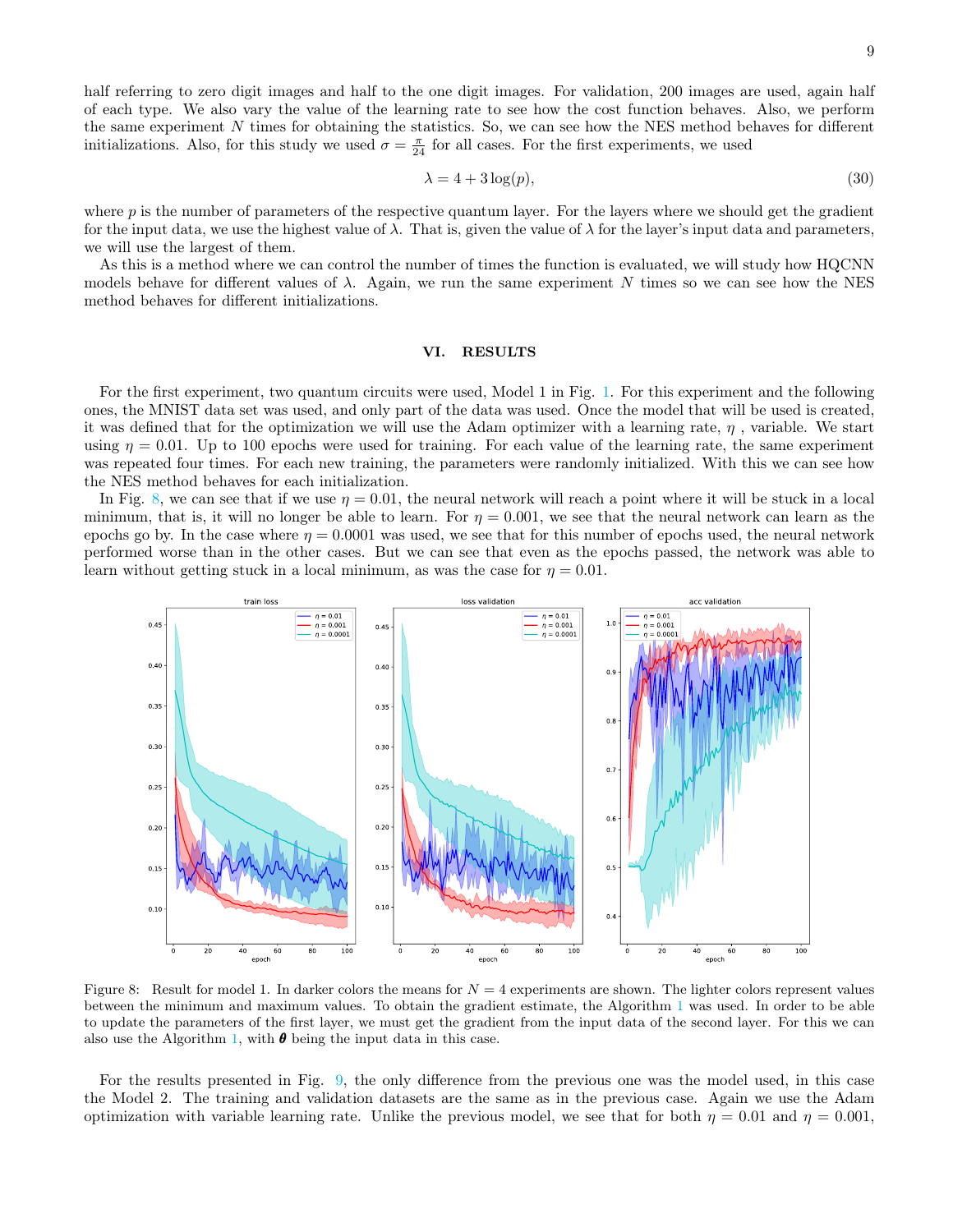the neural network was stuck in a local minimum, being unable to learn. The neural network was only able to learn when we used  $\eta = 0.0001$ , where we can see that it quickly converged to the desired minimum.



<span id="page-9-0"></span>Figure 9: Results for Model 2. The means for  $N = 4$  experiments are shown in darker colors, while the lighter colors represent values between the minimum and maximum values. Algorithm [1](#page-3-6) was used to obtain the gradient estimate. To update the parameters of the first layer, we must get the gradient from the input data of the second layer. For this we can also use the Algorithm [1,](#page-3-6) with  $\theta$  being the input data in this case.

In the next graphs, in Figs. [10](#page-10-1) and [11,](#page-10-2) Models 1 and 2 were used, respectively, with the data set defined as in the previous experiments, and with a variable learning rate. In these two cases, the difference lies in the number of times the cost function is evaluated, that is to say, the value of  $\lambda$  that is used to estimate the gradient, Eq. [\(18\)](#page-3-5). In the first case, using two quantum layers, Fig. [10,](#page-10-1) we see that using  $\eta = 0.01$  the neural network was not able to learn for any value of  $\lambda$ . For  $\eta = 0.001$ , its behavior was similar for all values of  $\lambda$ . As for  $\eta = 0.0001$ , its behavior was not better than using  $\eta = 0.001$ , but we can see that the neural network was able to learn over the epochs for all values of  $\lambda$ .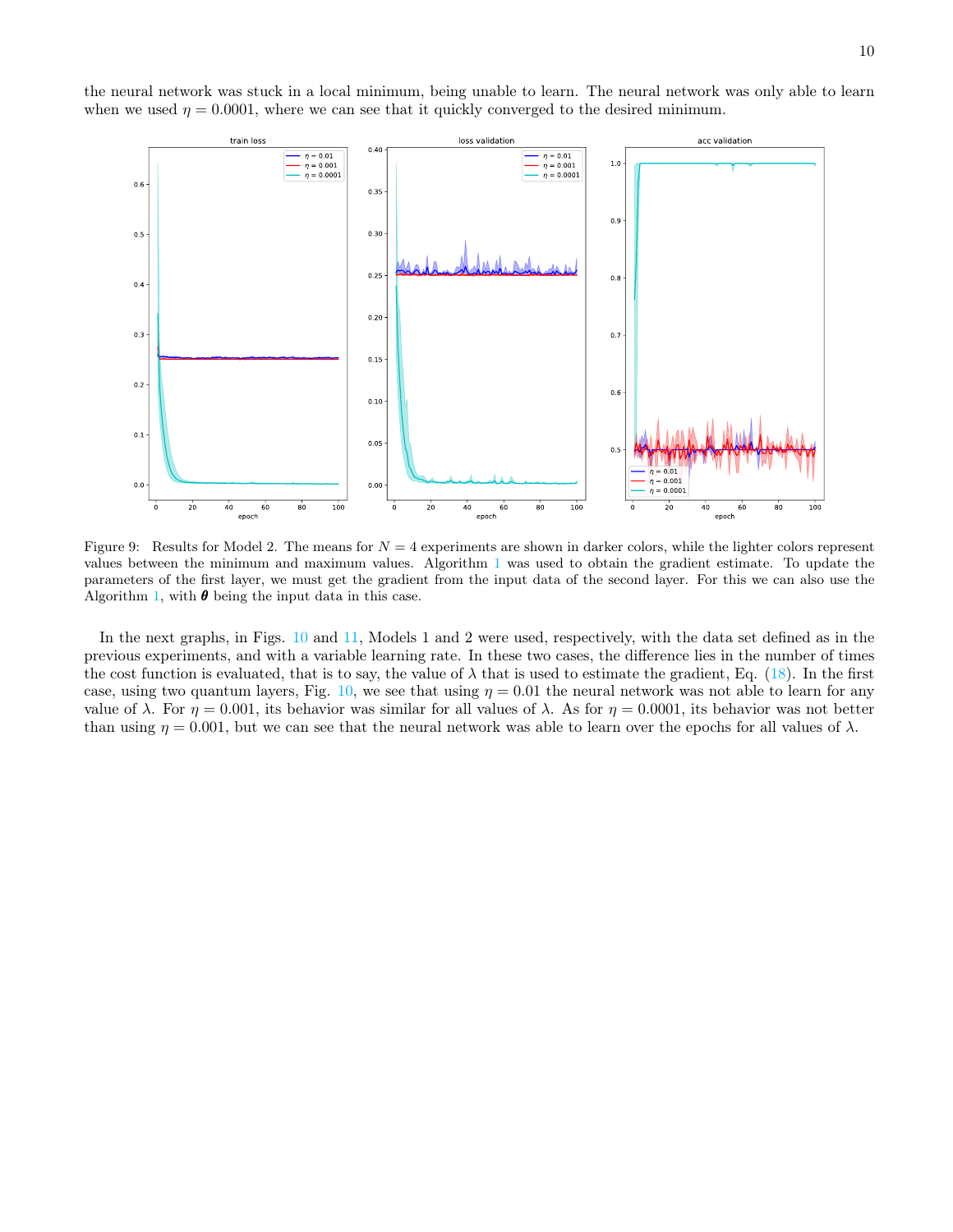

<span id="page-10-1"></span>Figure 10: Results for Model 1 with variable  $\lambda$  and learning rate  $\eta$ . In darker colors, the averages for  $N = 4$  experiments are shown. The lighter colors represent values between the minimum and maximum values. In the upper figures,  $\eta = 0.01$  was used. In the 2nd row figures we used  $\eta = 0.001$ , and in the lower figures we used  $\eta = 0.0001$ .

In this second case, from Fig. [11,](#page-10-2) where we use Model 2, we see that its behavior was only satisfactory for  $\eta = 0.0001$ , and in other cases the neural network was not able to learn. With this, we can see experimentally that the performance of the NES method applied in hybrid quantum-classical models, where both classical and quantum layers are used, Model 2 has greater dependence on its hyperparameters.



<span id="page-10-2"></span>Figure 11: Results for Model 2 with variable  $\lambda$  and learning rate  $\eta$ . In darker colors the averages for  $N = 4$  experiments are shown. The lighter colors represent values between the minimum and maximum values. In the upper figures,  $\eta = 0.01$  was used. In the 2nd row figures, we used  $\eta = 0.001$ , and in the lower figures we used  $\eta = 0.0001$ .

## <span id="page-10-0"></span>VII. CONCLUSIONS

In this work, we aimed to show the application of the Natural Evolutionary Strategies (NES) method in the training of Hybrid Quantum-Classical Neural Networks (HQCNN) models. For this, two different models were used. The first model was built using two quantum layers and the second model was built using classical and quantum layers together. For the application of the NES method, the chain rule was used in the cost function, where the NES method was used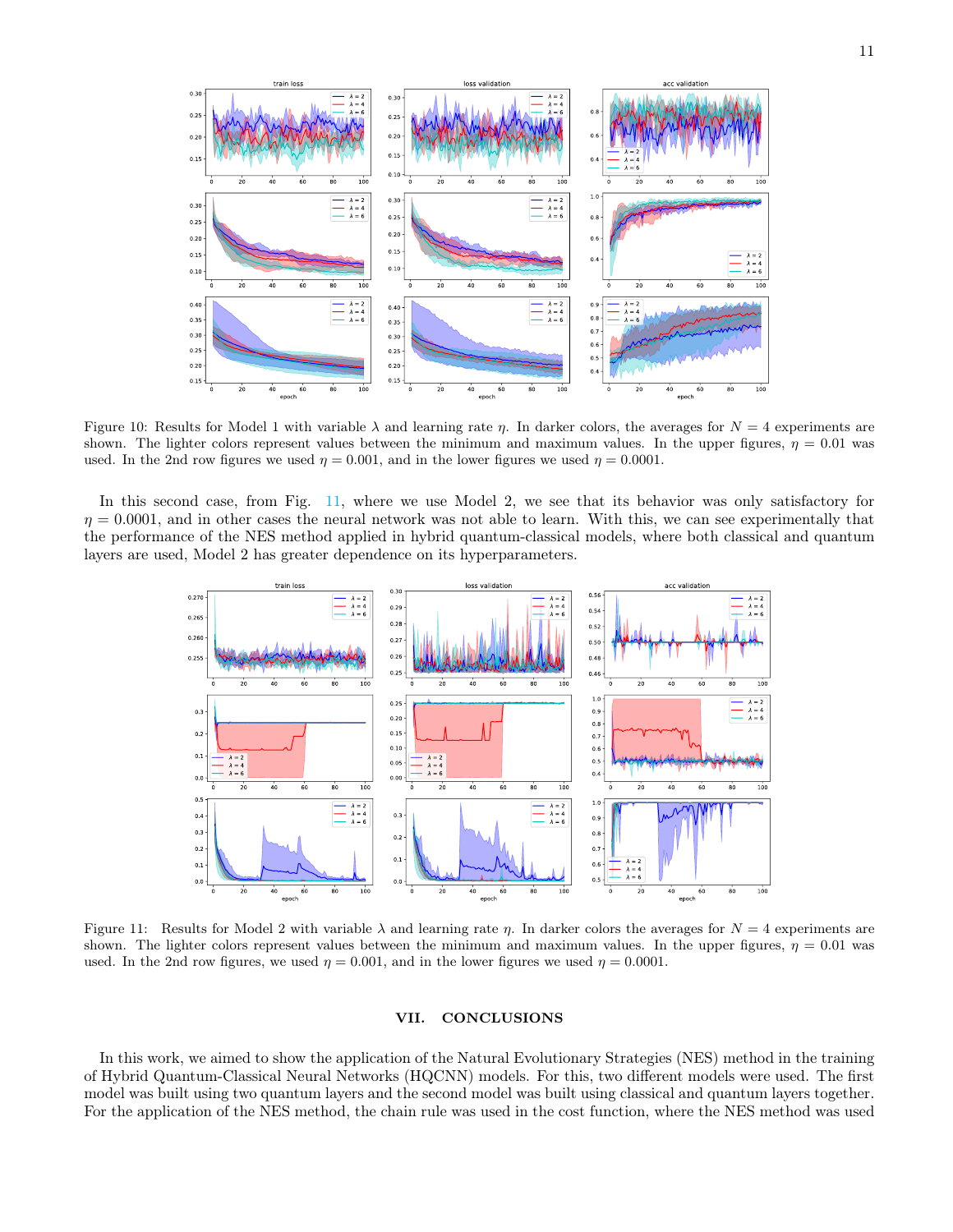to obtain an estimate of the gradient in relation to the quantum layers. From the results obtained, we saw that the choice of the learning rate has a significant influence on the behavior of the cost function. For example, for the first model, the best behavior was obtained with  $\eta = 0.001$ . For the second model we saw that for  $\eta = 0.01$  and  $\eta = 0.001$ . the HQCNN was not able to learn. However, for  $\eta = 0.0001$  it quickly converged to the desired minimum of the cost function. We also saw how the NES method behaves for different evaluation values of the cost function. Furthermore, as in the NISQ era the number of qubits we are able to simulate is limited, further work on the application of the NES method for optimizing HQCNN models with a higher number of qubits should be done.

## Acknowledgments

This work was supported by the Fundação de Amparo à Pesquisa do Estado do Rio Grande do Sul (FAPERGS) and by the Instituto Nacional de Ciência e Tecnologia de Informação Quântica (INCT-IQ), process 465469/2014-0.

Data availability The Qiskit/Pytorch code used for implementing the simulations to obtain the data used in this article is available upon request to the authors.

- <span id="page-11-0"></span>[1] K. He, X. Zhang, S. Ren, and J. Sun, Deep residual learning for image recognition, Proceedings of the IEEE Conference on Computer Vision and Pattern Recognition (2016).
- [2] C. Szegedy et al., Going deeper with convolutions, Proceedings of the IEEE Conference on Computer Vision and Pattern Recognition (2015).
- <span id="page-11-1"></span>[3] A. Voulodimos, N. Doulamis, A. Doulamis, and E. Protopapadakis, Deep Learning for Computer Vision: A Brief Review, Computational Intelligence and Neuroscience, 2018, e7068349 (2018).
- <span id="page-11-2"></span>[4] J. Devlin, M.-W. Chang, K. Lee, and K. Toutanova, Bert: Pre-training of deep bidirectional transformers for language understanding, https://doi.org/10.48550/arXiv.1810.04805 (2018).
- <span id="page-11-3"></span>[5] I. Sutskever, O. Vinyals, and Q. V. Le, Sequence to sequence learning with neural networks, Advances in Neural Information Processing Systems 27 (2014).
- <span id="page-11-4"></span>[6] J. Vamathevan et al., Applications of machine learning in drug discovery and development, Nature Reviews Drug Discovery 18, 463 (2019).
- <span id="page-11-5"></span>[7] Rodrigo Carrasco-Davis et al, Deep learning for image sequence classification of astronomical events, Publications of the Astronomical Society of the Pacific, 131, 108006 (2019).
- <span id="page-11-6"></span>[8] T.F.G.G. Cova and A.A.C.C. Pais, Deep learning for deep chemistry: optimizing the prediction of chemical patterns, Frontiers in chemistry 7, 809 (2019).
- <span id="page-11-8"></span>[9] C. Shao, A quantum model for multilayer perceptron, https://doi.org/10.48550/arXiv.1808.10561 (2018).
- <span id="page-11-9"></span>[10] S.J. Wei, Y.H. Chen, Z.R. Zhou, and G.L. Long, A quantum convolutional neural network on NISQ devices, AAPPS Bull. 32, 2 (2022).
- <span id="page-11-10"></span>[11] M. Schuld, Supervised quantum machine learning models are kernel methods, https://doi.org/10.48550/arXiv.2101.11020 (2021).
- <span id="page-11-11"></span>[12] J. Liu et al., Hybrid quantum-classical convolutional neural networks, Sci. China Phys. Mech. Astron. 64, 290311 (2021).
- [13] Y. Liang, W. Peng, Z.-J. Zheng, O. Silvén, and G. Zhao, A hybrid quantum–classical neural network with deep residual learning, Neural Networks 143, 133 (2021).
- [14] R. Xia and S. Kais, Hybrid quantum-classical neural network for calculating ground state energies of molecules, Entropy 22, 828 (2020).
- <span id="page-11-12"></span>[15] E. H. Houssein, Z. Abohashima, M. Elhoseny, and W. M. Mohamed, Hybrid quantum convolutional neural networks model for COVID-19 prediction using chest X-Ray images, Journal of Computational Design and Engineering 9, 343 (2022).
- <span id="page-11-7"></span>[16] S. Garg and G. Ramakrishnan, Advances in quantum deep learning: An overview, https://doi.org/10.48550/arXiv.2005.04316 (2020).
- [17] N. A. Nghiem, S. Y.-C. Chen, and T.-C. Wei, A Unified Framework for Quantum Supervised Learning, Phys. Rev. Research 3, 033056 (2021) 2020.
- [18] E. Farhi and H. Neven, Classification with Quantum Neural Networks on Near Term Processors, https://doi.org/10.48550/arXiv.1802.06002 (2018).
- [19] F. Tacchino, P. Barkoutsos, C. Macchiavello, I. Tavernelli, D. Gerace, and D. Bajoni, Quantum implementation of an artificial feed-forward neural network, Quantum Sci. Technol. 5, 044010 (2020).
- [20] G. Verdon, J. Pye, and M. Broughton, A Universal Training Algorithm for Quantum Deep Learning, https://doi.org/10.48550/arXiv.1806.09729 (2018).
- [21] K. Beer, D. Bondarenko, T. Farrelly, T. J. Osborne, R. Salzmann, D. Scheiermann, and R. Wolf, Training deep quantum neural networks, Nature Comm. 11, 808 (2020).
- [22] S. Wei, Y. Chen, Z. Zhou, and G. Long, A Quantum Convolutional Neural Network on NISQ Devices, https://doi.org/10.48550/arXiv.2104.06918 (2021).